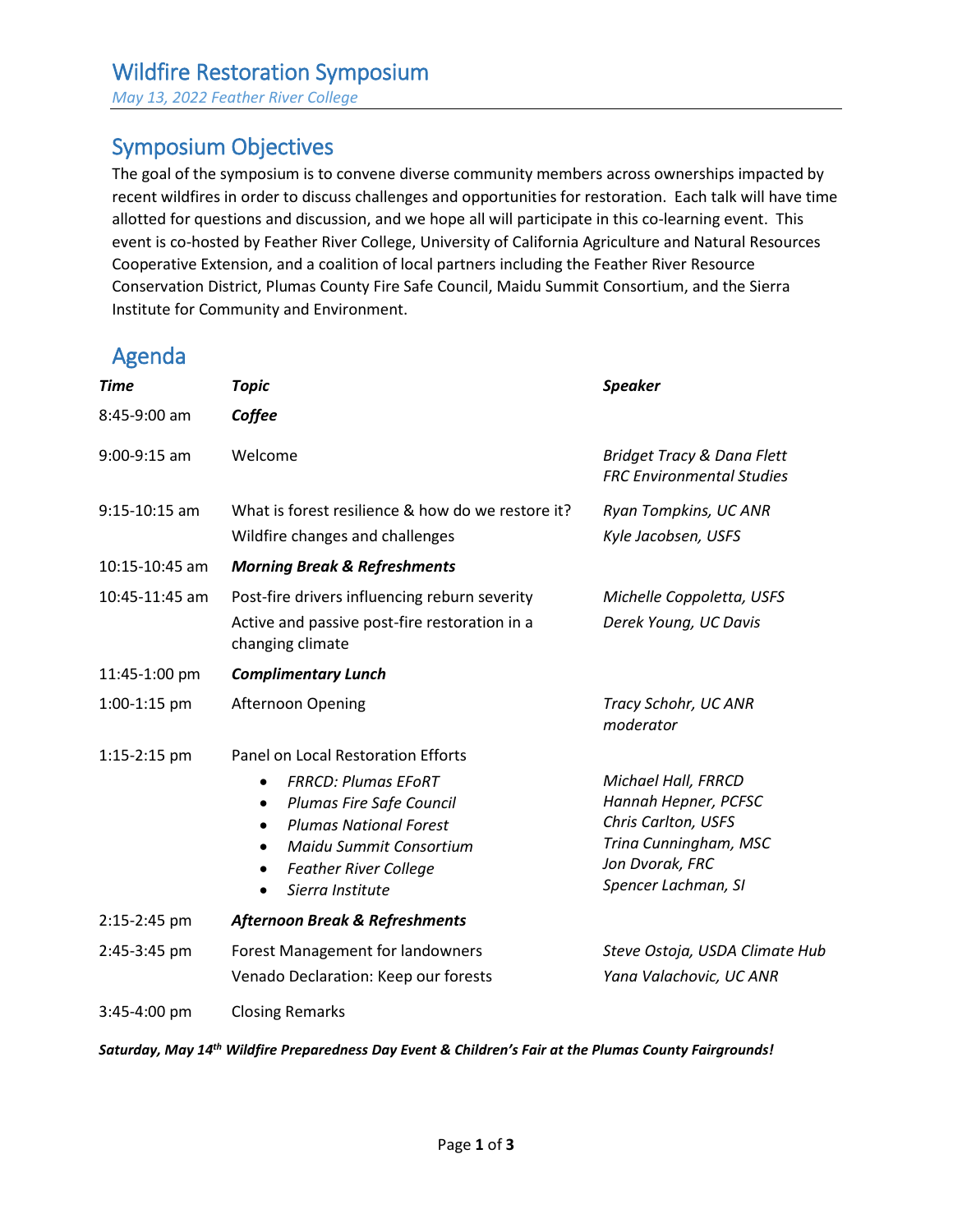# Wildfire Restoration Symposium

*May 13, 2022 Feather River College*

### Presentations

### *What is forest resilience & how do we restore it?*

*Ryan Tompkins, UC Agriculture & Natural Resources, Cooperative Extension Forester, Plumas, Sierra & Lassen* Ryan's research and extension program focuses on forest restoration, wildfire preparedness, and post-fire restoration and reforestation. While many forest restoration goals include promoting forest resilience, these concepts are often discussed in broad qualitative terms. Ryan will present recent research that supports clear definitions and quantified metrics and thresholds for forest and large tree resilience  $-$  particularly in a changing 21st century climate.

#### *Wildfire changes and challenges*

#### *Kyle Jacobson, Asst. Fire Mgmt. Officer, US Forest Service, Lake Tahoe Basin Management Unit*

Kyle brings extensive knowledge in fuels and fire behavior and brings firsthand experience in operations in large fire incident management. Kyle will present on changes in wildfires and the challenges these present to forest and fire managers. He will offer insights into how we should be preparing for the coming wildfire seasons.

### *Influence of post-fire vegetation and fuels on fire severity patterns in reburns: Implications for restoration Michelle Coppoletta, Ecologist, US Forest Service*

Working at the boundary between science and management, Michelle's work focuses on applied ecological research that addresses the challenge of land management and ecological restoration in the face of changing climate and disturbance regimes. Michelle will present the results from a set of studies conducted on the National Forests that have burned repeatedly since 2000, which suggest that post-fire vegetation and woody fuels are important drivers of subsequent fire severity patterns.

#### *Active and passive post-fire restoration in a changing climate*

*Dr. Derek Young, Research Ecologist UC Davis*

Derek is a forest ecologist and data scientist at the University of California, Davis. He collects and analyzes data to understand forest dynamics and inform forest management in the context of global change, including intensifying drought and increasingly large and high-severity wildfires. Derek will present results from recent research exploring how natural post-fire regeneration patterns may shift, under what conditions reforestation efforts are most likely to be successful, and the potential for planting non-local tree genotypes to promote forest resilience in a hotter climate.

#### *Panel on local restoration efforts*

This panel includes a series of short presentations and panel discussion on local fire restoration efforts and across public and private lands including public assistance programs. Panelists represent a broad spectrum of federal, tribal, community college, and non-profit local organizations. Panelists include:

- *Chris Carlton, Forest Supervisor for the Plumas National Forest*
- *Trina Cunningham, Executive Director, Maidu Summit Consortium*
- *Hannah Hepner, Program Manager, Plumas County Fire Safe Council*
- *Michael Hall, District Manager, Feather River Resource Conservation District*
- *Jon Dvorak, Forest Health and Fuels Manager, Feather River College*
- *Spencer Lachman, Collaborative Forestry Specialist, Sierra Institute*

### *Forest Management for small-parcel landowners in the Sierra Nevada and Southern Cascade range*

*Dr. Steven Ostoja, Director of the USDA California Climate Hub & UC Davis Institute of the Environment Fellow* As Director of the California Climate Hub, Steve is charged with leading the development and delivery of regional, science-based information that enables climate-smart agricultural and forestry decision-making for natural and working lands. Steve will be presenting on forest management for landowners and USDA Climate Hub tools that can be utilized to inform and assist landowners with climate-adapted practices.

### *The Venado Declaration: Keep our forests, a call to action from California's scientists, land managers, and former government leaders*

*Yana Valachovic, UC Agriculture & Natural Resources, Cooperative Extension Forester & North Coast Counties Director* Yana is a forest scientist whose skills and interests cover a broad set of natural resource fields including wildfire mitigation and resilience, ecology of conifer and oak systems, and management of forest pathogens. In September 2021, Yana assisted Governor Jerry Brown in convening a group of California experts and managers to discuss the fire crisis and identify solutions to guide the management of our landscapes and the resilience of our communities. She will discuss the framework identified to work together to collectively commit to action and shared principles to address our shared fire challenges.